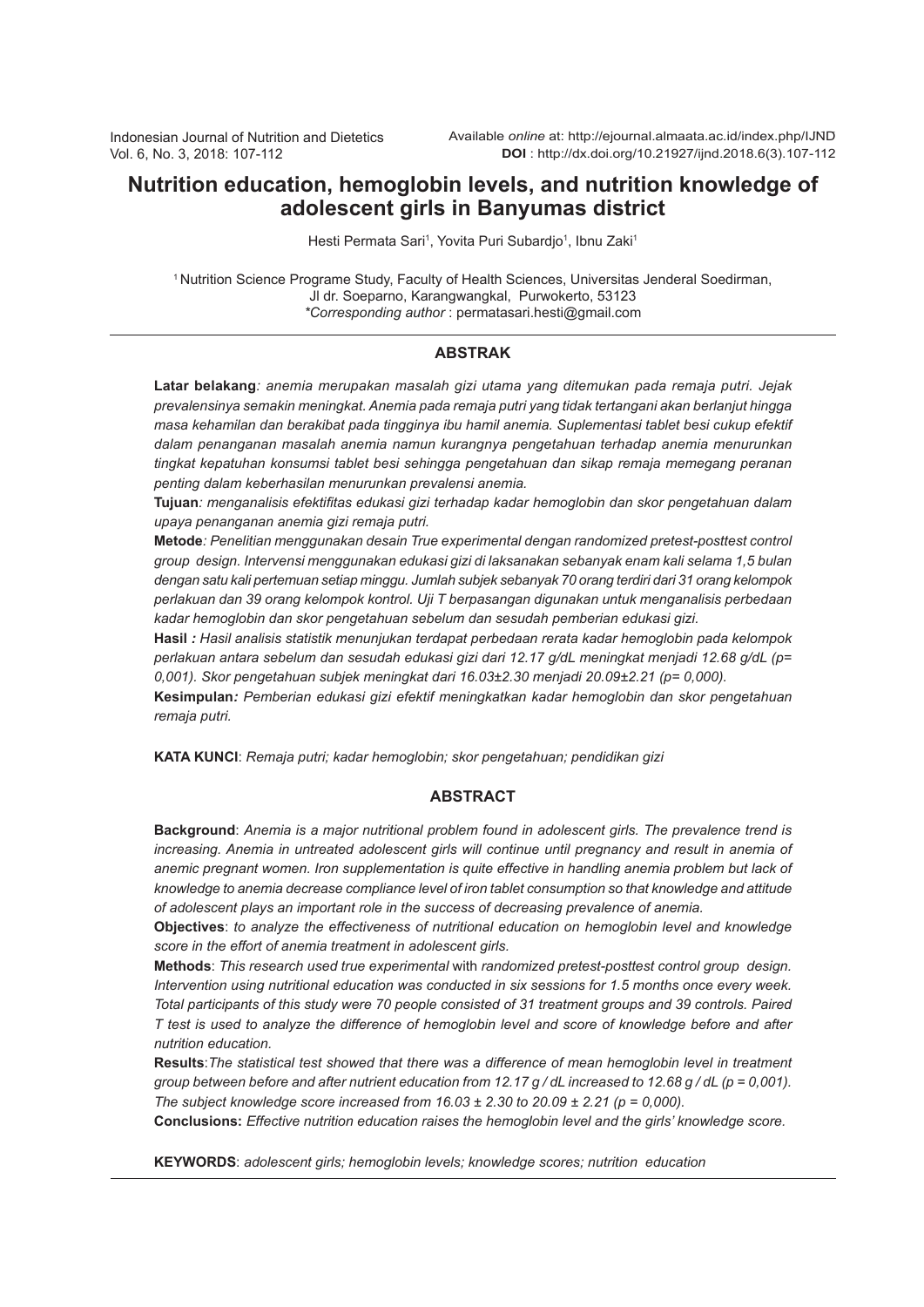#### **INTRODUCTION**

One of nutritional problem in developing country including Indonesia, is anemia, with female adolescents and young pregnant women are most susceptible. The prevalence of anemic female adolescents in Brazil was 30.2% (1). Basic health research (Riskesdas) 2013 found that 22.7% of adolescents in Indonesia suffered with anemia. One research in Bengkulu reported that 43% of female adolescents were anemic (2). Koerniawati, *et al*. 2016 also reported that 45.8% of young pregnant women are anemic (3). Banyumas Public Health Office reported in 2014 that 5.1% of high school teenagers were suffered from anemia (4). However, a research conducted in two high school in Banyumas Regency showed different result with 84.45% female adolescents suffered with anemic(5).

Anemia in female teenagers occur because of protein, iron, and other micronutrients deficiency, worsened by the lack of nutrition-related knowledge that could affect behavior. Balci, *et al.* 2012 reported that 59% of anemic incidences are caused by iron deficiency and 41% are the combination of iron and B12 vitamin deficiency (6). In the urban areas, around 60% of female adolescents and around 76% in the rural areas are lack of protein intake. Statistical analysis result showed a correlation between protein intake and anemic incidence in female adolescents (p=0,0008) (4). The lack of animal protein intake combine with sole consumption of staple foods will resulted in lower iron intake (7). Knowledge test conducted in anemic female adolescents showed 39% of them has low result in nutrition-related knowledge (8).

Plausible interventions that could be implemented to lower anemic prevalence in female adolescents are including dietary pattern improvement, food fortification, and iron supplementation (9). Iron supplementation is an effective approach to attenuate anemic problem. However, lack of nutritional knowledge related with anemic could lower the adherence of iron supplementation intake. Thus, adolescents' knowledge and behavior play an important role to ensure the effectiveness of iron deficiency anemia reduction (10,11,12).

Nutritional education has some predominance, including affordable, feasible, has no side effects, and sustainable through knowledge improvement that could impact on behavioral change of food pattern. An experimental study trying to compare nutritional education intervention and iron supplementation program reported that nutrition education group is more effective to improve anemic condition (13).

Some limitations of iron supplementation interventions and presumption of education-based intervention to improve anemic condition in female adolescents trigger authors to conduct present research, aiming to analyze nutritional education effectivity towards hemoglobin level and knowledge scoring test in the efforts to improve anemic in female adolescents.

#### **MATERIALS AND METHODS**

The study design of this research was using *true experimental* with *randomized pretest-posttest control group design*.The research conducted in two High Schools, which are SMA Negeri 2 and SMA Negeri 4 Banyumas with nutrition-related educational intervention period conducted during March – April 2016. SMA Negeri 2 as the treatment group and SMA Negeri 4 as the control group. The reason behind SMA Negeri 2 as treatment group was according to report from previous study that anaemic presentation of female adolescent in the school aforementioned was 85.45% (5). On the other hand, the reason behind SMA Negeri 4 as control group was based on matching process towards school and student characteristics. Both schools were located in the same urban area, although there were enough distance between those schools to minimize the possibility of respondents to interact with each other. Being as state schools, this was also one of the consideration due to their similarities in school schedule, which is 5 days active.

The subjects of this research are female teenagers aged 15-17 years-old with inclusion criteria are as follows: do not have blood abnormalities, sign agreement to be research subject, not in menstruational period during hemoglobin check, do not regularly taking iron supplementation, do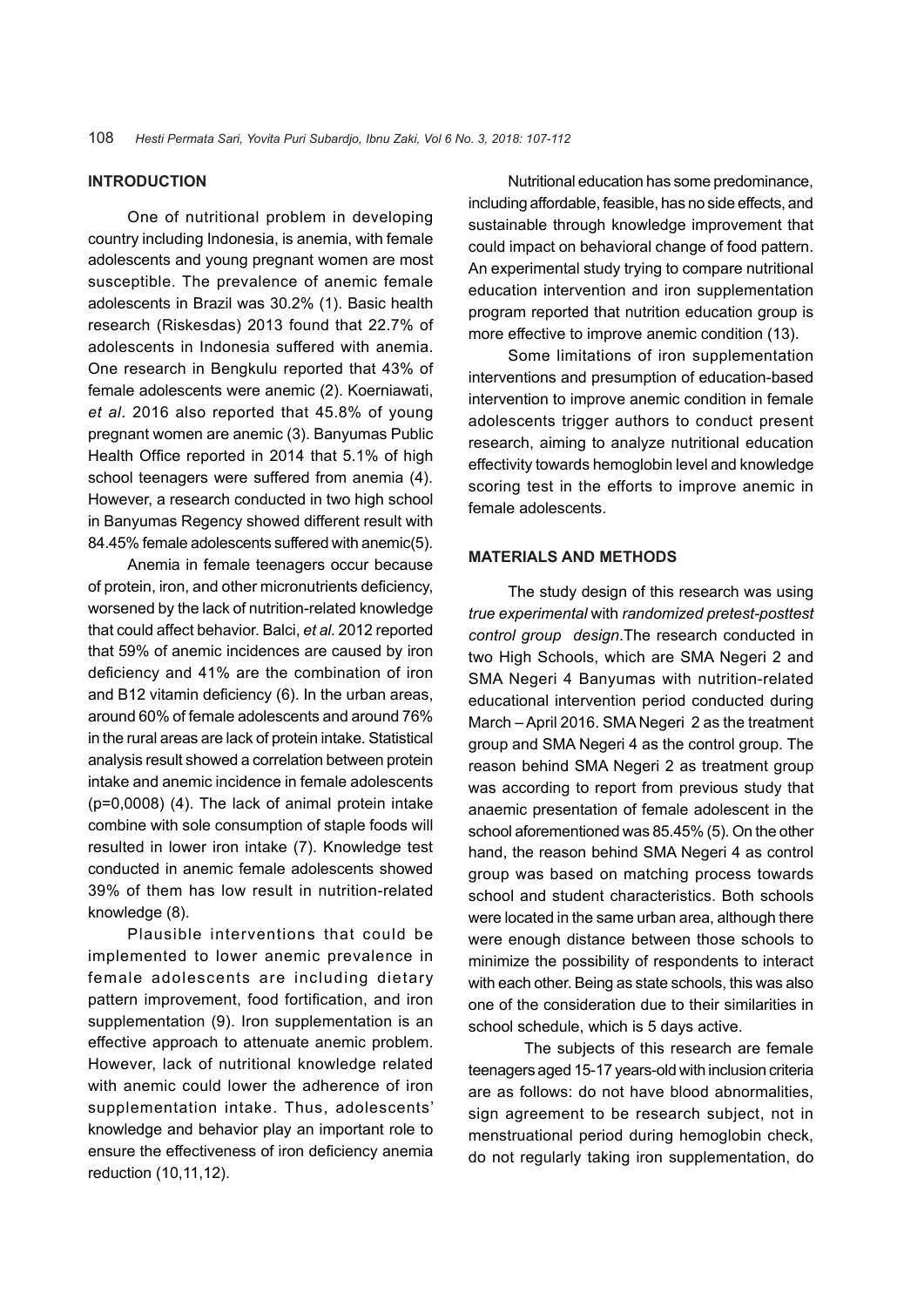not ill during data retrieval, and attending nutritional education session at least 5 times.

Minimal subject required are calculated using large sample from two populations formula, with additional 10% of drop out estimation. Sampling method used in this study is simple random sampling, by randomizing from the respondent list that meet the inclusion criteria with the help of the excel software. Randomization was conducted on the responden list of SMA negeri 2 who meet the inclusion criteria, the names that came out were included as members of the treatment group. Randomization on the respondent list of SMA negeri 4 for the names that came out was entered into the control group. Secondary data obtained from schools were student's name list that meet the inclusion criteria, which then were randomised to determine the respondents list. Later in this study, total participants that attended education session for 5 times are 70 subjects, specifically 31 from intervention group and 39 from control group.

The collected data from this study are blood hemoglobin level and knowledge score. Blood hemoglobin level were obtained from venous blood by skilled laboratory officer. The samples were then analysed using Cyanmethemoglobin method. Knowledge scores were collected using standardised knowledge questionnaire, which consist of 25 nutrition and anemic-related questions. Knowledge questionnaire development was started with validity and reliability tests to 30 young adolescents with similar characteristics to the respondent in this study. Pearson correlation test result shows that questions number 1, 2,  $5 - 19$ , 21 – 25 were valid, whereas questions number 3, 4, 20 were invalid. However, invalid questions were

still maintained though with some improvements of redactional sentences to make them more understandable. At the end, all 25 questions were used in this study. The result of reliability analisis were considered as reliabel (*α-cronbach* 0,656).

The intervention of this study was nutritional education session that conducted in 6 meetings. Educational materials were delivered to the participants using combination of lectures, presentation, and educational game methods. Baseline information regarding hemoglobin level and knowledge score were collected pre-intervention, followed by nutrition education sessions every weeks for 1.5 months. Post-intervention data were then collected for endline hemoglobin level and knowledge score. This present study was reviewed and approved by the Research Ethics Committee of Faculty of Medicine Universitas Jenderal Soedirman with reference number : 082/KEPK/II/2016.

The data collected from this study were presented in description and statistical analysis using the software package SPSS 17 for Windows. The analysis of baseline and endline data from pre- and post-intervention were calculated using paired t test.

### **RESULTS**

#### **Subject characteristics**

The respondent characteristics were presented in **Table 1** with 70 female adolsecents were participated in this study. The range of age from subject is categorised as middle adolescence that is 15-17 years-old (14). Most of the participants are 15 yearsold (55.7%), while 41.4% are 16 years-old, and only 2.9% of the participants are 17 years-old (**Table 1**).

**Table 1. Subject distribution based on individual characteristic**

|                       |            | Group        |         |       |      |  |
|-----------------------|------------|--------------|---------|-------|------|--|
| <b>Characteristic</b> | Category   | Intervention | Control | Total | %    |  |
| Age                   | 15         | 18           | 21      | 39    | 55.7 |  |
|                       | 16         | 12           | 17      | 29    | 41.4 |  |
|                       | 17         |              |         | 2     | 2.9  |  |
| Anemic status         | Not anemic | 19           | 27      | 46    | 65.7 |  |
|                       | Anemic     | 12           | 12      | 24    | 34.3 |  |

Source: Primary Data, 2016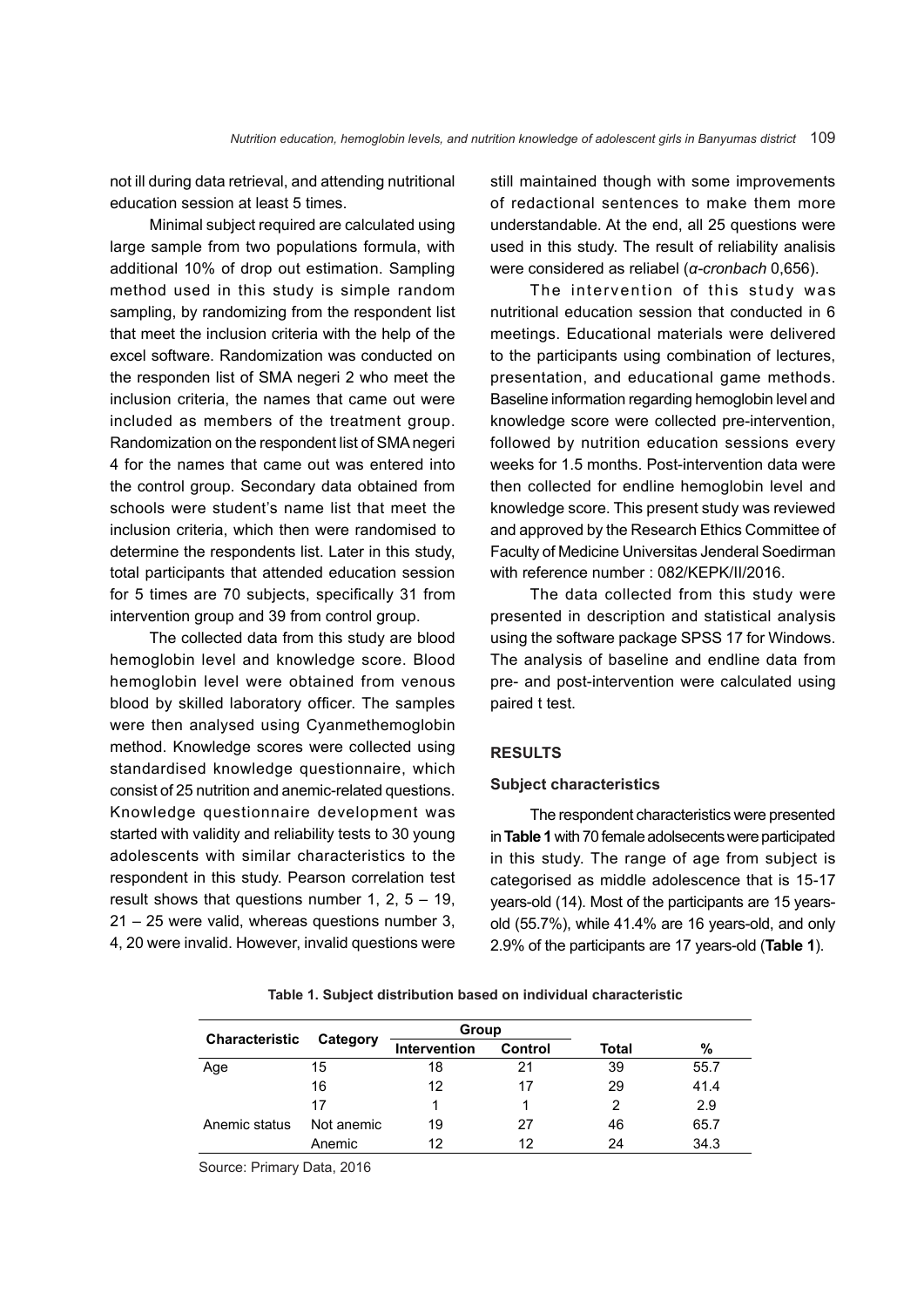The results of statistical analysis in **Table 2** showed that there were no significant differences in mean hemoglobin levels and knowledge scores between the intervention and control groups before giving nutritional education (p> 0.05). This shows that the characteristics between the intervention group and the controls are not significantly different or homogeneous.

**Tabel 2. Hemoglobin level and knowledge score subject before education** 

|                           | Group                          |                        |   |  |
|---------------------------|--------------------------------|------------------------|---|--|
| Variable                  | <b>Intervention</b><br>mean±SD | Control<br>mean±SD     | р |  |
| Hemoglobin                | $12.17 + 1.29$                 | $12.43 \pm 1.36$ 0.407 |   |  |
| Knowledge<br><b>Score</b> | $16.03 \pm 2.30$               | $13.84 \pm 2.15$ 0.095 |   |  |

Source: Primary Data, 2016

# **The Effect of Nutrition Education towards Hemoglobin Level**

The distribution of hemoglobin levels between pre and post nutrition education presented in **Table 3**. It can be seen from the analytical result that there is a significant reduction in subject with low

hemoglobin level (<12 gr/dl) from 38.7% during preeducation to 22.57% post-education in intervention group.This result is aligned with previous study that reported a reduction of subject with low hemoglobin level (<10 gr/dl) from 35% to 25% after receiving nutrition education (15).

The rates of hemoglobin level in subjects before nutrition education showed 12.17 gr/dL, and the level was elevated after nutrition education to 12.68 gr/dL. However, this trend is inconsistent with previous study that reported nutrition education intervention could not increase subject hemoglobin level (16).

# **The Effect of Nutrition Education towards Knowledge Score**

The rates of knowledge score in intervention group were 16.03±2.30, which then increase significantly after nutrition education to 20.09±2.21. The result of different *t* test support this finding that there was significant increase of knowledge score in intervention group before and after nutrition education (**Table 4**). However, different result showed in control group that there was no different

| Hemoglobin           | <b>Before</b>    | <b>After</b>   |                  |                |  |
|----------------------|------------------|----------------|------------------|----------------|--|
| Level                | <b>Frequency</b> | Percentage (%) | <b>Frequency</b> | Percentage (%) |  |
| Intervention Group   |                  |                |                  |                |  |
| 10                   | 3                | 9.67           | 3                | 9.67           |  |
| $10-11.9$            | 9                | 29.03          | 4                | 12.90          |  |
| >12                  | 19               | 63.30          | 24               | 77.41          |  |
| Total                | 31               | 100            | 31               | 100            |  |
| <b>Control Group</b> |                  |                |                  |                |  |
| 10                   | 2                | 5.12           | 1                | 2.56           |  |
| $10-11.9$            | 5                | 12.82          | 11               | 28.20          |  |
| >12                  | 32               | 82.05          | 27               | 69.23          |  |
| Total                | 39               | 100            | 39               | 100            |  |

**Table 3. Hemoglobin level distribution before and after education**

Source: Primary Data, 2016

**Table 4. Result in hemoglobin level and knowledge score before and after education**

| Variable        | Group        | <b>Before</b><br>(Mean±SD) | After<br>(Mean±SD) | р     |
|-----------------|--------------|----------------------------|--------------------|-------|
|                 | Intervention | $12.17 \pm 1.29$           | 12.68±1.22         | 0.001 |
| Hemoglobin      | Control      | $12.43 \pm 1.36$           | $12.40 \pm 1.09$   | 0.753 |
| Knowledge Score | Intervention | $16.03 \pm 2.30$           | 20.09±2.21         | 0.000 |
|                 | Control      | $13.84 \pm 2.15$           | 13.76±2.07         | 0,805 |

Source: Primary Data, 2016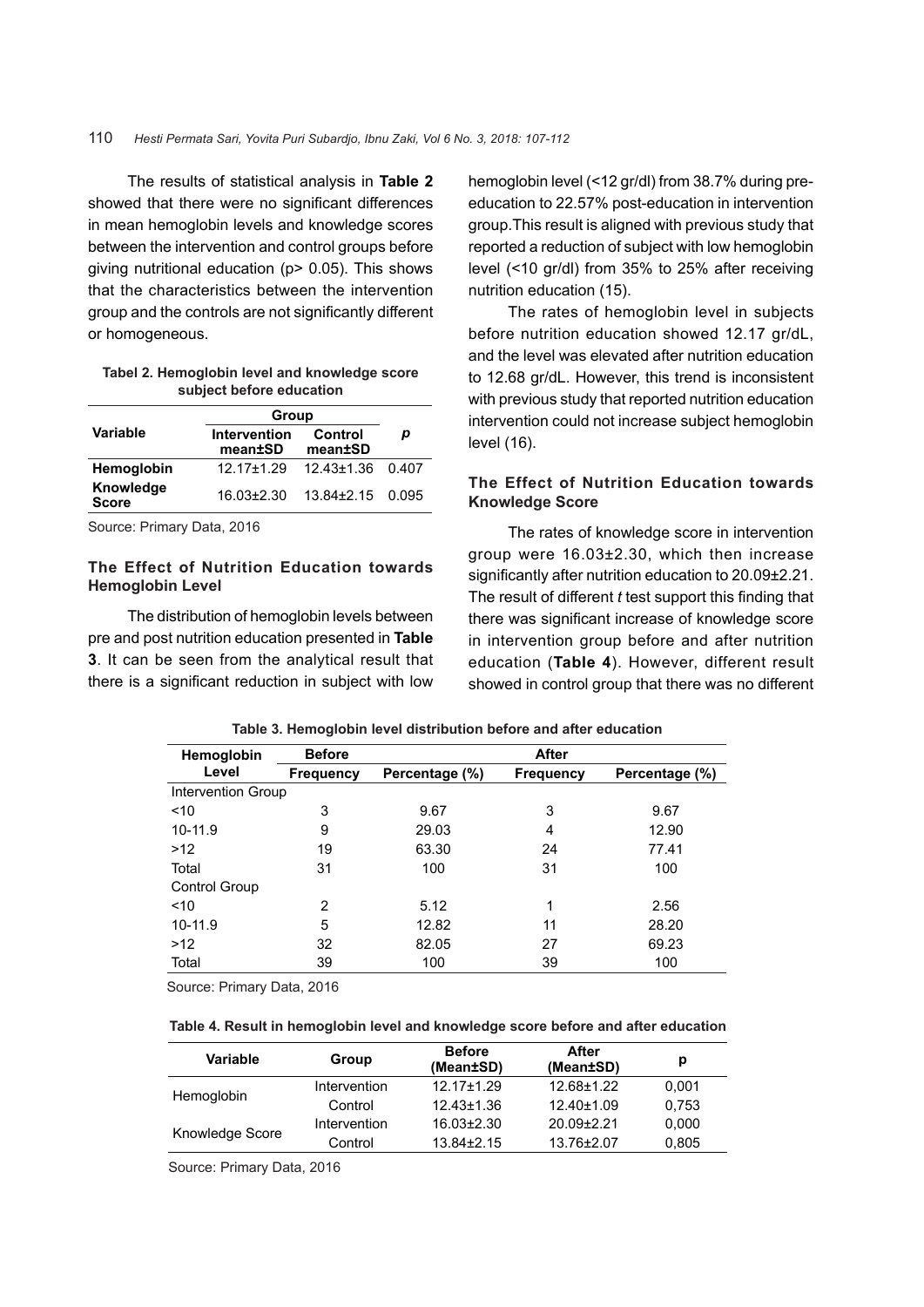in knowledge score before and after intervention  $(p= 0, 805)$ .

# **DISCUSSION**

## **Subject Characteristics**

The result of this study reported that 34.3% of participants suffered from anemia. Thus, the prevalence of anemic in this study population classified as high. However, this prevalence is considered smaller than previous studies, with one study showed approximately 43% of female adolescents were anemic (45.8%) (17). Additionally, other researchers reported that 45.8% of young pregnant women were anemic (3). However, a different result showed that the prevalence of anemic in female adolescents was relatively small with only 9.7% (18).

# **The effect of nutrition education towards hemoglobin level**

The subject's different *t* test illustrated that there are significant difference of hemoglobin rates pre and post nutrition education in intervention group (p=0,001). Meanwhile, there is no different in hemoglobin rates before and after intervention in control group (p=0.753). This condition indicates that nutrition education is an effective approach to increase subjects' hemoglobin rates (**Table 4**).

The findings of this study supported previous results that there were significant elevation in hemoglobin level for 2.89 gr/dL between pre and post intervention of nutrition education combine with iron+vitamin C supplementation (19). Another study also reported similar result that there are significant increase in teenagers' hemoglobin level for 4.6% after nutrition education(13).

# **The effect of nutrition education towards knowledge score**

This study results were aligned with previous studies that reported significant improvement in subjects' knowledge level from 20% to 90%, which considered as good level, in intervention group after nutrition counselling session. Whereas, there is no significant difference occurred in control group (15). Previous studiesreported that there were larger increase in nutrition knowledge level after vitamin C supplementation and nutrition education in intervention group (17.44 point) compared with supplementation group with no additional nutrition education (19). Other researchersalso reported an increase in knowledge score between pre and post intervention in nutrition education group compared with supplementation only group (13). The result of statistical analysis *paired t test* indicated a significant change in nutrition knowledge between pre and post nutrition education intervention (p<0,05) (20).

# **CONCLUSION AND RECOMMENDATION**

The exposure of nutrition education for 6 meetings in 1.5 months towards female adolescents effectively increase blood hemoglobin level and knowledge score in this study. The results of the research can be used as the basis by the health department and education department to conduct nutrition education efforts to adolescent girls.

### **REFERENCES**

- 1. Bagni UV, Yokoo EM, da Veiga GV. Association between Nutrient Intake and Anemia in Brazilian Adolescents. Ann Nutr Metab. 2013. ;63:323–330.
- 2. [Balitbangkes] Badan Penelitian dan Pengembangan Kesehatan Kementerian Kesehatan RI. Riset Kesehatan Dasar 2013. Jakarta: Kemenkes RI. 2013.
- 3. Koerniawati RD, Briawan D, Rimbawan. Hubungan Antara Praktik Antenatal Care Pada Kehamilan Remaja Dengan Anemia Di Bogor.J. Gizi Pangan 2016. 11 (3) : 219-226
- 4. Dinas Kesehatan Kabupaten Banyumas. Profil Kesehatan Kabupaten Banyumas Tahun 2015. Banyumas. 2015.
- 5. Sari HP, Dardjito E, Anandari D. Anemia Gizi Besi Pada Remaja Putri Di Wilayah Kabupaten Banyumas. Jurnal Kesmas Indonesia, Volume 8, Nomor 1, Januari 2016 : 15-33
- 6. Balci YI, Karabulut A, Gürses D, **Çövüt** IE. Prevalence and Risk Factors of Anemia among Adolescents in Denizli, Turkey. Iran J Pediatr. 2012 ; 22 (1); 77-81